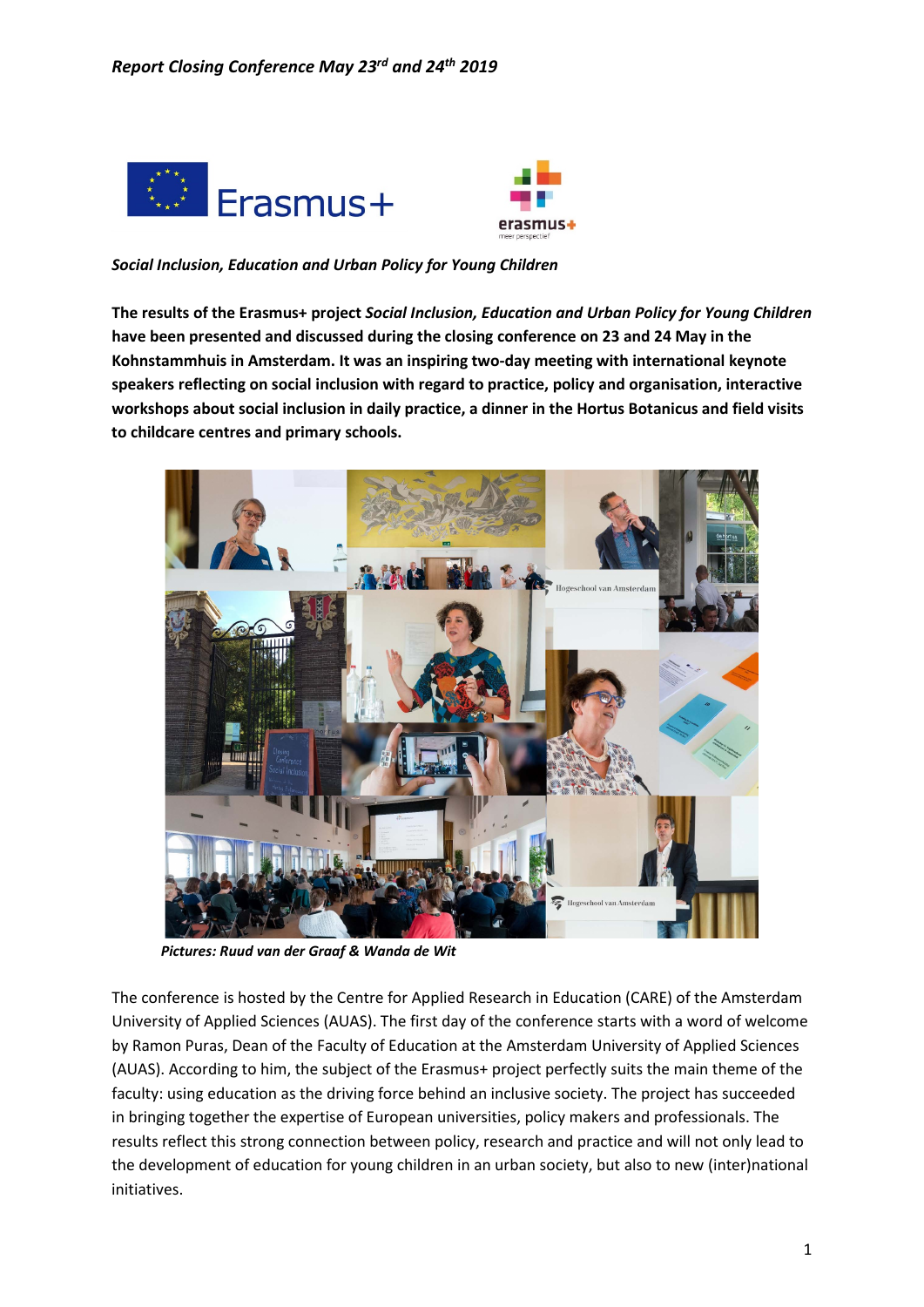### **Social inclusion is a journey**

The host of the conference is Ruben Fukkink, professor Pedagogical Dimension in Child Development and Education at CARE of the Amsterdam University of Applied Sciences (AUAS). He reminds us of the journey that has been made in the past three years, which has taken the participants from Amsterdam via inclusive staff in Berlin, inclusive groups in Ghent, inclusive outdoor life in Copenhagen and inclusive rituals in Ljubljana back to Amsterdam. The diversity of the social inclusion projects for young children in these cities is reflected in the intellectual outputs, which range from literature review and competency profile for professionals to films on the work of inclusive pedagogues, designs for a curricular framework and guidelines for national governments and local municipalities. There also has been a close cooperation with the local municipalities in Amsterdam, Berlin, Ghent, Copenhagen and Ljubljana. A video message from Marjolein Moorman, the deputy mayor and alderperson of Education, Poverty and Civic Integration at the City of Amsterdam, underlines this cooperation. In the message, Moorman stresses the importance of early childhood education for creating equal opportunities for all children in Amsterdam, which could be named as one of the most diverse cities in the world.

## **From diversity to inclusion**

Halleh Ghorashi, professor of Diversity and Integration at VU University Amsterdam, starts her keynote with a quote by philosopher Hannah Arendt, that addresses the core aspect of diversity:

'If people were not the same we would neither be able to understand others and the ones who came before them nor would we be able to make plans for the future and anticipate the needs of the ones coming after us. If we were not different we would neither need the speech nor the interaction to communicate with each other.' According to professor Ghorashi, common ground is necessary for communicating with others. On the other hand, differences make us feel the need to interact with others. Because if everyone is the same, there would be no need to communicate. In our current society, diversity often focuses on groups that differ from the norm. We help these groups, such as non-natives, out of a moral obligation. But by focusing on shortcomings and trying to fix them, the other group is always regarded as weak. As a result, prevailing norms will never get challenged.

The subtle images that are created by the written and spoken words around us shape the way we look at each other. By only focusing on shortcomings, diversity often assimilates differences. Instead, we need to embrace the reason we want diversity: because we want to be challenged in our views and perspectives that are often historically formed. We therefore need to create time and space to have meaningful interactions with each other so we can connect different worlds and bring perspectives together. In short: inclusion means accepting that we need both similarities and differences, embracing the tensions that come with diversity, creating time and space for meaningful interactions, challenging the dominant images of ourselves and others and changing the status quo.

### **The inclusive practice**

Kirsten Nøhr, senior lecturer in pedagogics at the Amsterdam University of Applied Sciences (AUAS), is one of the initiators of the Erasmus+ project. Today, she gives the audience a sneak preview of the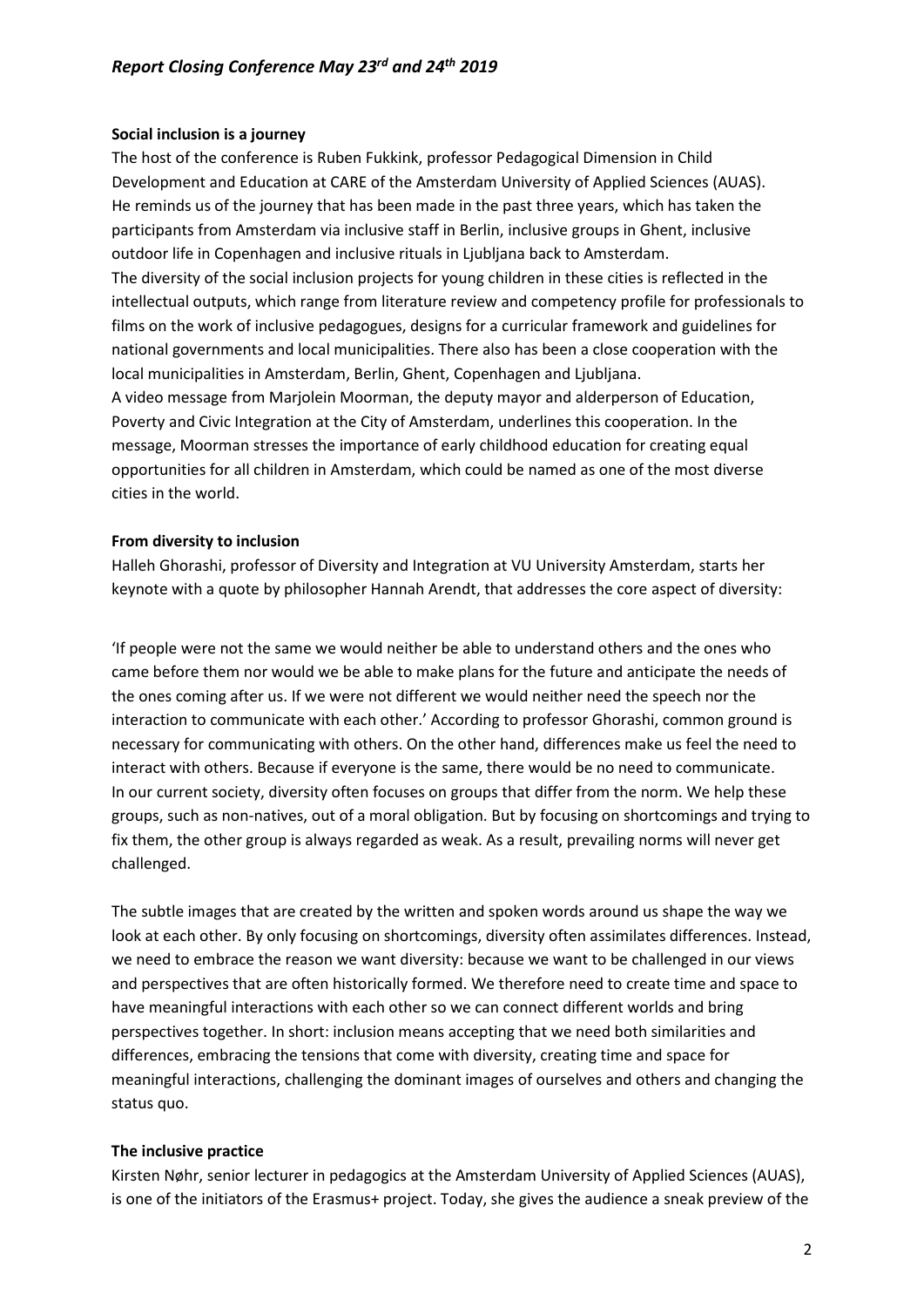# *Report Closing Conference May 23rd and 24th 2019*

films that were made about the inclusive practice in day care: in what way are the people who work with young children on a day-to-day basis helping them to become inclusive citizens? In four different documentaries, the film makers interviewed pedagogues, parents, managers and policy makers in Amsterdam, Berlin, Copenhagen and Ljubljana. The key issues the professionals talk about in the interviews are visions and values (being robust and resilient, being accepted and being able to participate), individuality and community (being self-confident while also being part of a group and/or community and learning to respect each other to be able to cope in a group), creating a flexible and reflective environment, being able to see what children need and figuring out what challenges to offer them next.

For example, the children in an ECEC in Copenhagen get to participate in all kinds of different activities which teaches them about the concept of community. The pedagogues help them realise they can be part of a group, but still be themselves. In Ljubljana, the pedagogues want to let the children see that diversity is something good, for example by singing and counting in different languages. Another important issue that emerges from the interviews is that strong management that has confidence of the professionality of the pedagogues and supports them in developing themselves further - is important for creating a good inclusive practice. Everyone can watch all the interviews on [socinc.eu](https://socinc.eu/) (this site is protected, so you will have to send an email to obtain a password). Everyone is free to use the material in training, teaching and research. You can also find several educational questions on the website, which you can use to discuss social inclusion with co-workers.

#### **Who do we need?**

The next keynote speaker is Ankie Vandekerckhove, who works on social inclusion and access to childcare with the focus on vulnerable groups at the VBJK Centre for Innovation in the Early Years in Ghent. According to her, the Early Childhood Education Centre (ECEC) has proven to be an important first extension of the life circle of young children in an urban environment. The quality of the ECEC not only depends on the competence of the system, but also on the competences of the people who are working with the children, their families and the community as a whole. But what competences do individual practitioners in ECEC's need? A reflective attitude, a willingness to accept diversity in society and respect other ways of being, sensitivity of and responsivity to children's and parents' needs, an openness to new working methods and reciprocal relations with parents, who are important partners in children's education. On a team level, support from and coaching by the leadership is a necessity.

Practitioners should also be provided with opportunities to learn from and with each other, through team meetings, professional learning networks, learning on the job, professional reflection, a professional learning community (PLC) and job shadowing. Results of research in the Netherlands show that being supported and coached by the leadership and being able to learn from colleagues made practitioners feel valued. As a result, less children were referred to additional services. Vandekerkchove's keynote concludes with a plea to consider the ECEC as a basic provision for children in an urban environment. Also, the importance of competent ECEC staff cannot be underrated in providing high quality support and guidance to the children who go to ECEC's. As competent individuals cannot do this on their own, it is high time to really support practitioners and provide them with the working conditions they need to do their job.